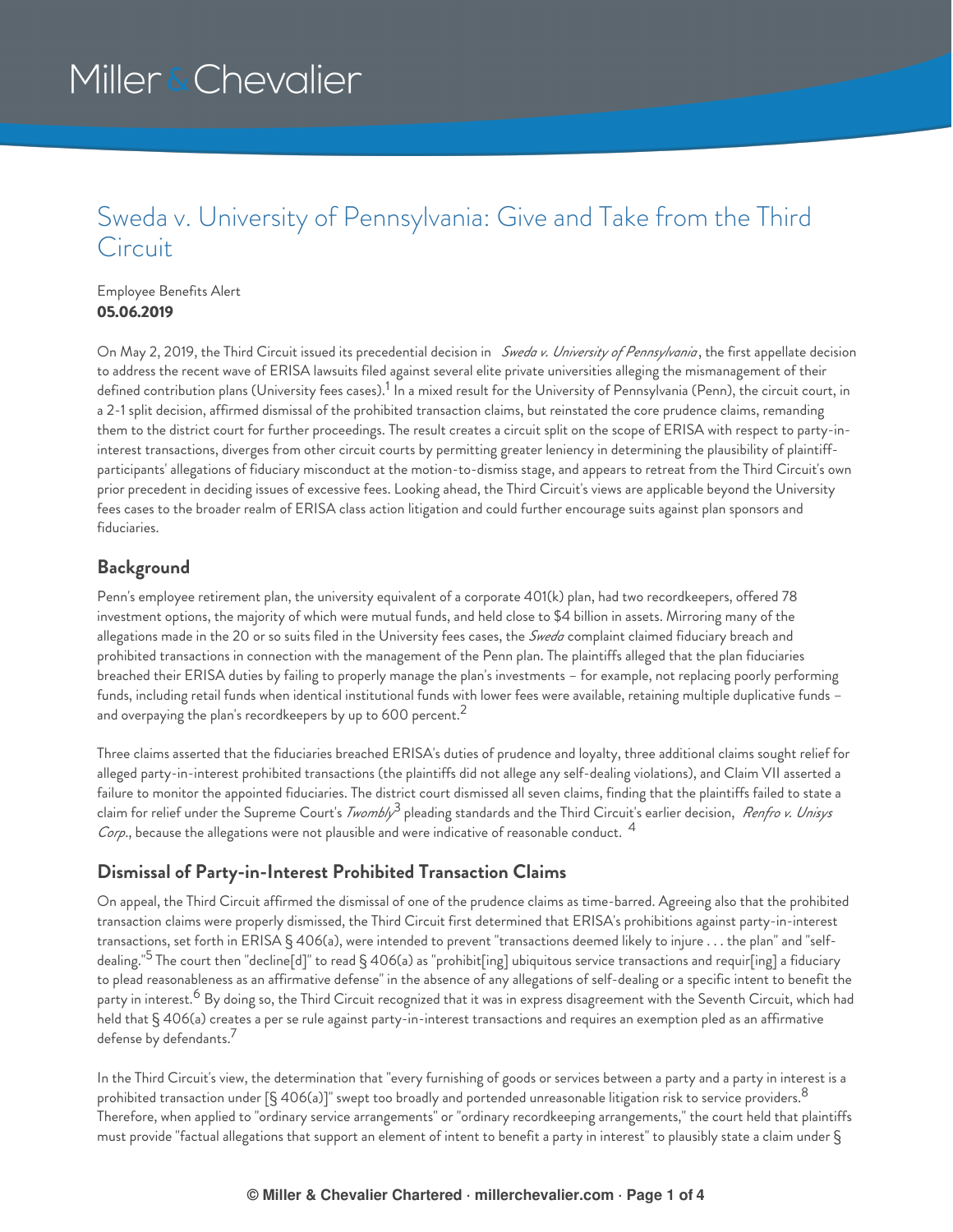406(a).<sup>9</sup> Because the *Sweda* plaintiffs did not include such allegations, the Third Circuit upheld the dismissal of their§406(a) claims.

#### **Survival of Prudence and Loyalty Claims**

Two fiduciary breach claims remained for review. The Third Circuit, noting that the claims had been dismissed "at the earliest stage in litigation,"<sup>10</sup> reversed their dismissal and remanded both to the district court for further proceedings. Its first step was to examine the pleadings standards for ERISA claims. Disagreeing with most of its sister circuit courts that have addressed such claims and arguably breaking with its own precedent, the Third Circuit concluded that the pleading standards stated in *Twombly* and *Renfro* – which it had previously applied as requiring dismissal where "actions that are at least just as much in line with a wide swath of rational competitive business strategy in the market as they are with a fiduciary breach" – should not apply to fiduciary breach claims under ERISA.<sup>11</sup> The Third Circuit examined at length the protective purposes of ERISA and reasoned that requiring plaintiffparticipants "to rule out every possible lawful explanation" for the challenged conduct was inconsistent with the federal rules governing motions to dismiss and the Congress' intent to safeguard plan management and operations. $^{12}$ 

Significantly, in applying these new principles to the *Sweda* claims, the court acknowledged the importance of fiduciary process in reviewing a fiduciary's conduct. Thus, reviewing allegations of fiduciary breach requires "asking whether the fiduciary employed the appropriate methods to investigate and determine the merits of a particular investment."<sup>13</sup> Previewing its decision to reverse dismissal of the fiduciary breach claims, the Third Circuit remarked that "[m]any allegations concerning fiduciary conduct, such as reasonableness of compensation for services[,] are inherently factual questions for which neither ERISA nor the Department of Labor give specific guidance."<sup>14</sup> These matters, because they relate to the merits, should not be decided at the early, pleadings stage.<sup>15</sup>

Turning to *Sweda*'s two fiduciary breach claims, the court concluded that the allegations plausibly stated a claim for relief. The "numerous and specific factual allegations" recited that Penn paid excessive administrative fees, failed to solicit service provider bids, did not monitor revenue sharing, did not negotiate for lower fees or rebates, paid unreasonable investment fees, retained expensive and poorly performing investment options, and retained multiple investment funds with the same asset class and investment style.<sup>16</sup> In addition, the plaintiffs offered specific comparisons of investment returns and described conduct of "similarly situated fiduciaries" to show what objectively prudent fiduciaries would do.<sup>17</sup> These allegations, according to the Third Circuit, provided "substantial circumstantial evidence" that supported drawing reasonable inferences that a breach had occurred at this early stage. 18

Even so, the Third Circuit pointedly remarked that, during the merits stage of the litigation, "Penn may be able to demonstrate that its process was prudent."<sup>19</sup> To date, only one of the University fee cases has proceeded to trial, with the fiduciaries being fully vindicated. 20

#### **The Dissenting View**

Concurring in the dismissal of the four claims, Senior Judge Roth dissented from the reversal of the two fiduciary breach claims and would have dismissed them as well. In his view, the majority decision encourages litigation against fiduciaries of large plans and places them "in an unenviable position, in which [they have] every incentive to settle quickly to avoid (1) expensive discovery and further motion practice, (2) potential individual liability for named fiduciaries, and (3) the prospect of damages of calculations, after lengthy litigation, with interest-inflated liability totals."<sup>21</sup> Further, he expressed concern that any recovery to plan participants may not be meaningful and would be diluted because "a substantial portion  $\ldots$  are instead diverted to attorneys' fees." $^{22}$  The dissent believed that *Sweda* could not be distinguished from the Third Circuit's 2011 decision in *Renfro*, in which the court, reviewing the issues at the same procedural stage, "determined that the mix and range of investment options in the retirement plan provided by Unisys was sufficient to demonstrate that the defendants' fiduciary duty had been met." $^{23}$ 

#### **Considerations Going Forward**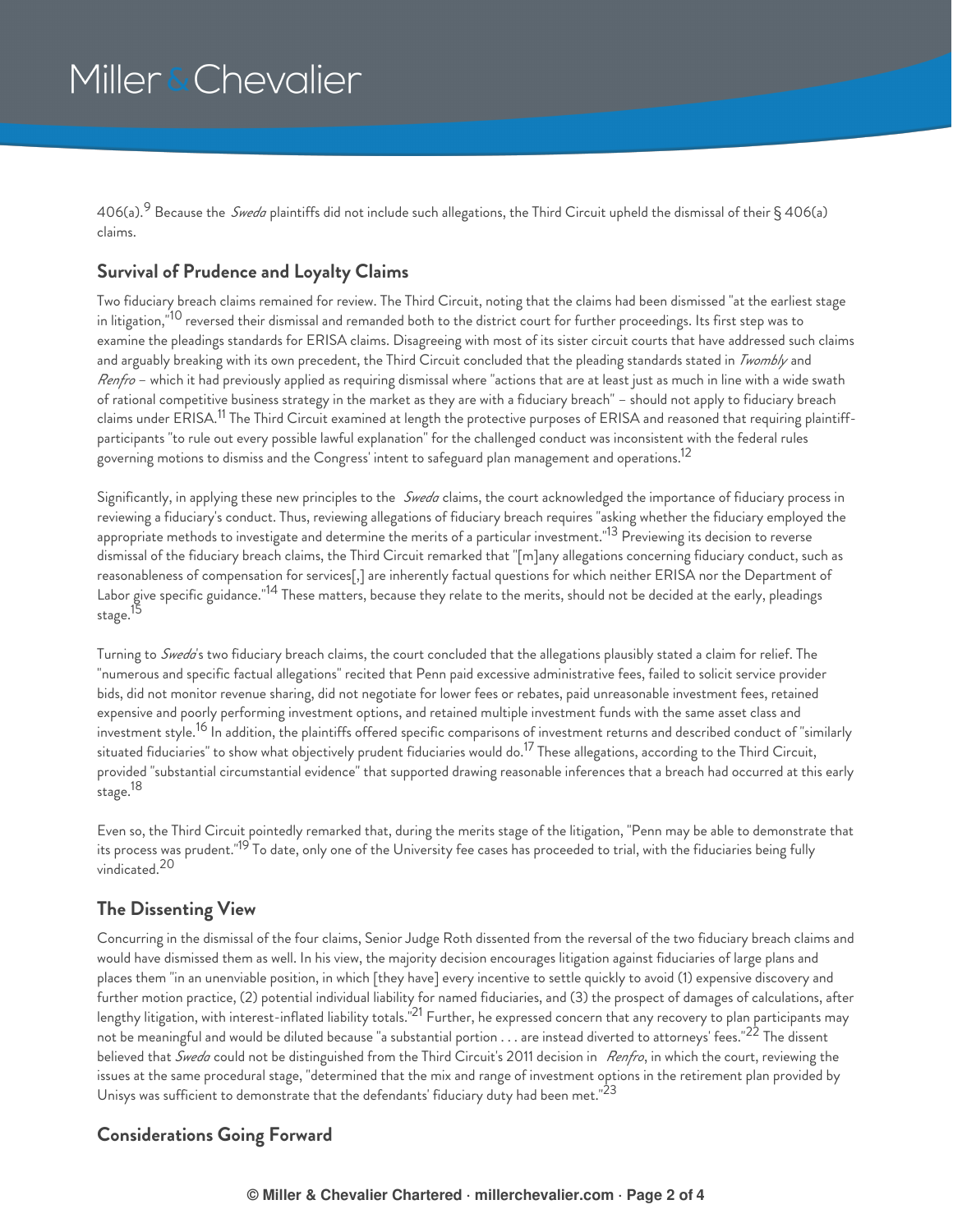In light of the mixed results from the Third Circuit, plan fiduciaries and plan sponsors should keep these considerations in mind:

- A prudent fiduciary process continues to be central in litigation concerning fiduciary conduct. For example, plan fiduciaries should continue to be diligent in reviewing and monitoring investment selection and retention, remove or have a process for evaluating underperforming funds, understand and monitor plan expenses, and review service provider performance and fees, including benchmarking fees or engaging in a bid process. These efforts should be documented.
- The Third Circuit's holding that recordkeeping or "ordinary" service provider agreements are not "prohibited transactions" subject to § 406(a) and, by extension, not subject to the reasonable services and fees requirements and disclosures under the § 408(b) exemption is a minority view. The Department of Labor is not likely to forego demanding that fiduciaries and service providers of ERISA plans in the Third Circuit comply with § 408(b).
- Notwithstanding the Third Circuit's prohibited transaction analysis under § 406(a), ERISA's prudence and loyalty obligations under § 404(a) continue to adhere to the fiduciary's review and monitoring of service providers, including a determination that the services are necessary and the fees reasonable.
- Litigation targeting large plans and even mid-size plans may increase. *Sweda* is one of three recent circuit court decisions in plaintiffs' favor. $^{24}$  While these decisions may not quite signify a trend, they will likely embolden the plaintiffs' bar to continue filing similar cases.

For more information, please contact:

[Theresa](https://www.millerchevalier.com/node/9177) S. Gee, [tgee@milchev.com](mailto:tgee@milchev.com), 202-626-5928

Elizabeth F. Drake\*

Anthony G. Provenzano\*

\**Former Miller & Chevalier attorney*

------------

<sup>1</sup>*Sweda v. University of Pennsylvania* , No. 17-3244, Slip Opinion (Slip Op.) (3d Cir. May 2, 2019). Appeals are pending in ERISA suits filed against Johns Hopkins University, Northwestern University, New York University, and Washington University in Saint Louis.

<sup>2</sup>Slip Op. at 4.

*Bell Atl. Corp. v. Twombly* , 550 U.S. 544, 570 (2007) (requiring that complaint "contain sufficient factual matter, accepted as true, to state a clam to relief that is plausible 3 on its face"); *see also Ashcroft v. Iqbal*, 556 U.S. 662, 678 (2009) (same).

 $^{\rm 4}$ 671 F.3d 314 (3d Cir. 2011) (concluding, on motion to dismiss, that offering mix and range of investment options satisfied fiduciaries' ERISA duties).

<sup>5</sup>Slip Op. at 29.

<sup>6</sup>/d. at 29-30, 32-33.

*Allen v. GreatBanc Trust Co*., 835 F.3d 60, 676 (7th Cir. 2016) (citing to decisions by the Second, Fourth, Fifth, Eighth, and Ninth Circuits). 7

<sup>8</sup>Slip Op. at 30.

*Id*. at 33-38 (affirming dismissal of 406(a) claims in absence of allegations of subjective intent to benefit party in interest). 9

*Id*. at 7. 10

<sup>11</sup>Slip Op. at 8-9*. But see, e.g., White v. Chevron Corp*., 2018 WL 5919670 (9th Cir. Nov. 13, 2018) (affirming dismissal where plaintiffs' allegations did not negate possibility that challenged conduct could be consistent with appropriate fiduciary conduct).

*Id*. at 8-10 *quoting Braden v. Wal-Mart Stores, Inc*., 588 F.3d 585, 597 (8th Cir. 2009). 12